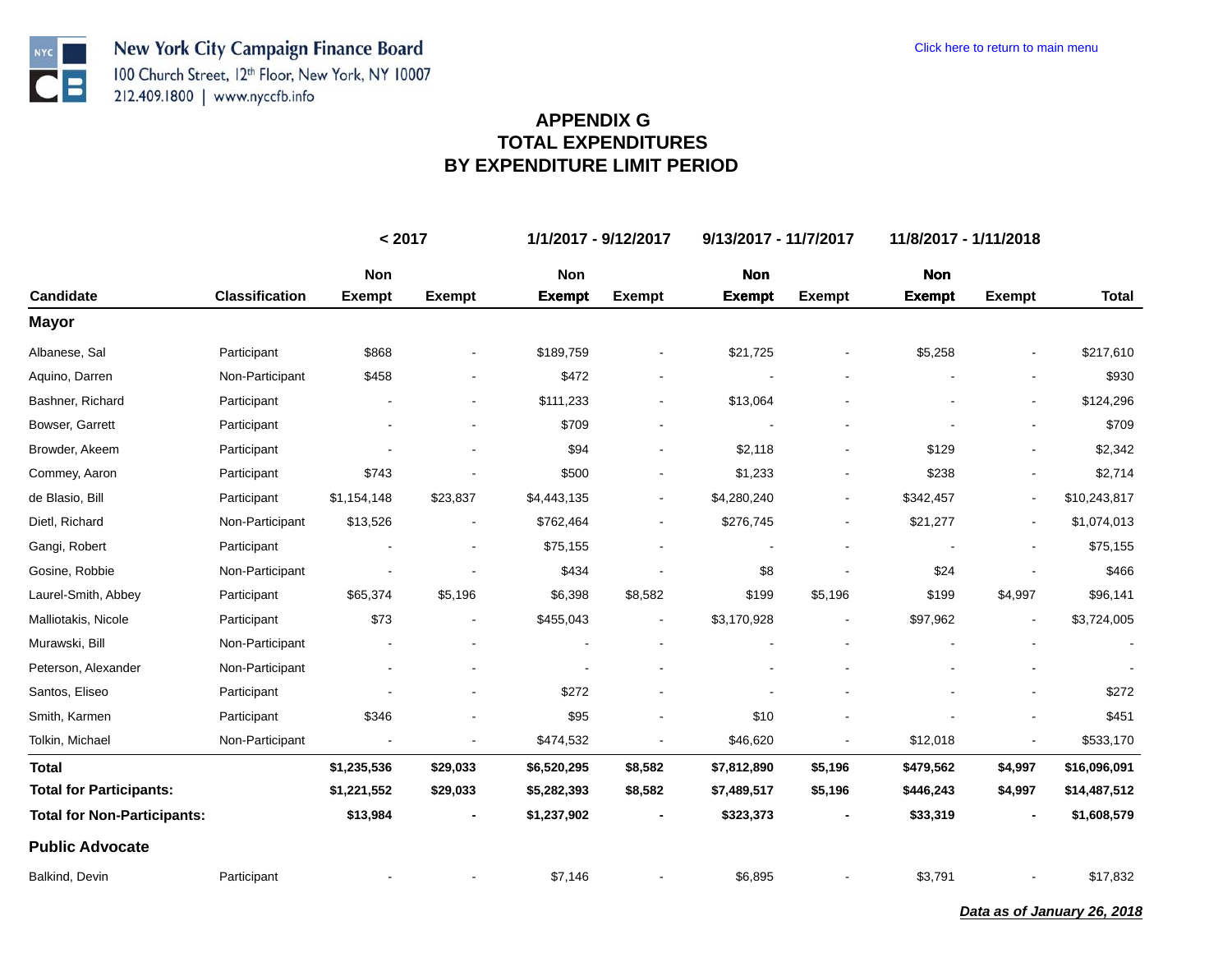**NYC** 

 $\bullet$   $\blacksquare$ 

|                                    |                       | < 2017        |               | 1/1/2017 - 9/12/2017 |                | 9/13/2017 - 11/7/2017 |                | 11/8/2017 - 1/11/2018    |                |              |
|------------------------------------|-----------------------|---------------|---------------|----------------------|----------------|-----------------------|----------------|--------------------------|----------------|--------------|
|                                    |                       | <b>Non</b>    |               | <b>Non</b>           |                | <b>Non</b>            |                | <b>Non</b>               |                |              |
| Candidate                          | <b>Classification</b> | <b>Exempt</b> | <b>Exempt</b> | <b>Exempt</b>        | <b>Exempt</b>  | <b>Exempt</b>         | <b>Exempt</b>  | <b>Exempt</b>            | <b>Exempt</b>  | <b>Total</b> |
| <b>Public Advocate</b>             |                       |               |               |                      |                |                       |                |                          |                |              |
| Eisenbach, David                   | Participant           |               |               | \$56,936             |                | \$1,737               |                | \$50                     |                | \$58,723     |
| James, Letitia                     | Participant           | \$466,369     |               | \$178,163            | $\blacksquare$ | \$1,017,047           | $\blacksquare$ | \$11,920                 |                | \$1,673,499  |
| Lane, James                        | Participant           |               |               | \$5,041              |                | \$87                  |                | \$467                    |                | \$5,595      |
| O'Reilly, Michael                  | Participant           |               |               | \$1,739              |                | \$30                  |                | \$2,781                  |                | \$4,550      |
| Polanco, Juan Carlos               | Participant           |               |               | \$14,512             |                | \$10,007              |                | \$2,557                  |                | \$27,076     |
| Pompey, Cardon                     | Participant           |               |               | \$28                 |                |                       |                | $\overline{\phantom{a}}$ |                | \$28         |
| <b>Total</b>                       |                       | \$466,369     |               | \$263,565            |                | \$1,035,803           |                | \$21,566                 | $\blacksquare$ | \$1,787,303  |
| <b>Total for Participants:</b>     |                       | \$466,369     |               | \$263,565            |                | \$1,035,803           |                | \$21,566                 |                | \$1,787,303  |
| <b>Total for Non-Participants:</b> |                       |               |               |                      |                |                       |                |                          |                |              |
| <b>Comptroller</b>                 |                       |               |               |                      |                |                       |                |                          |                |              |
| Faulkner, Michel                   | Participant           | \$196,081     |               | \$167,944            |                | \$34,889              |                | \$7,049                  |                | \$405,963    |
| Merced, Alex                       | Non-Participant       |               |               |                      |                |                       |                |                          |                | $\sim$       |
| Stringer, Scott                    | Participant           | \$339,518     |               | \$374,002            |                | \$131,536             |                | \$1,334,759              |                | \$2,179,815  |
| Willebrand, Julia                  | Non-Participant       |               |               |                      |                |                       |                |                          |                |              |
| <b>Total</b>                       |                       | \$535,599     |               | \$541,946            |                | \$166,425             |                | \$1,341,808              | $\blacksquare$ | \$2,585,778  |
| <b>Total for Participants:</b>     |                       | \$535,599     |               | \$541,946            |                | \$166,425             |                | \$1,341,808              |                | \$2,585,778  |
| <b>Total for Non-Participants:</b> |                       |               |               |                      |                |                       |                |                          |                |              |
| <b>Borough President</b>           |                       |               |               |                      |                |                       |                |                          |                |              |
| Adams, Eric                        | Non-Participant       | \$96,993      |               | \$199,594            |                | \$15,275              |                | \$38,794                 |                | \$350,656    |
| Bardel, Henry                      | Non-Participant       |               |               |                      |                |                       |                |                          |                | $\sim$       |
| Brewer, Gale                       | Participant           | \$5,214       |               | \$24,400             |                | \$160,068             |                | \$12,511                 |                | \$202,192    |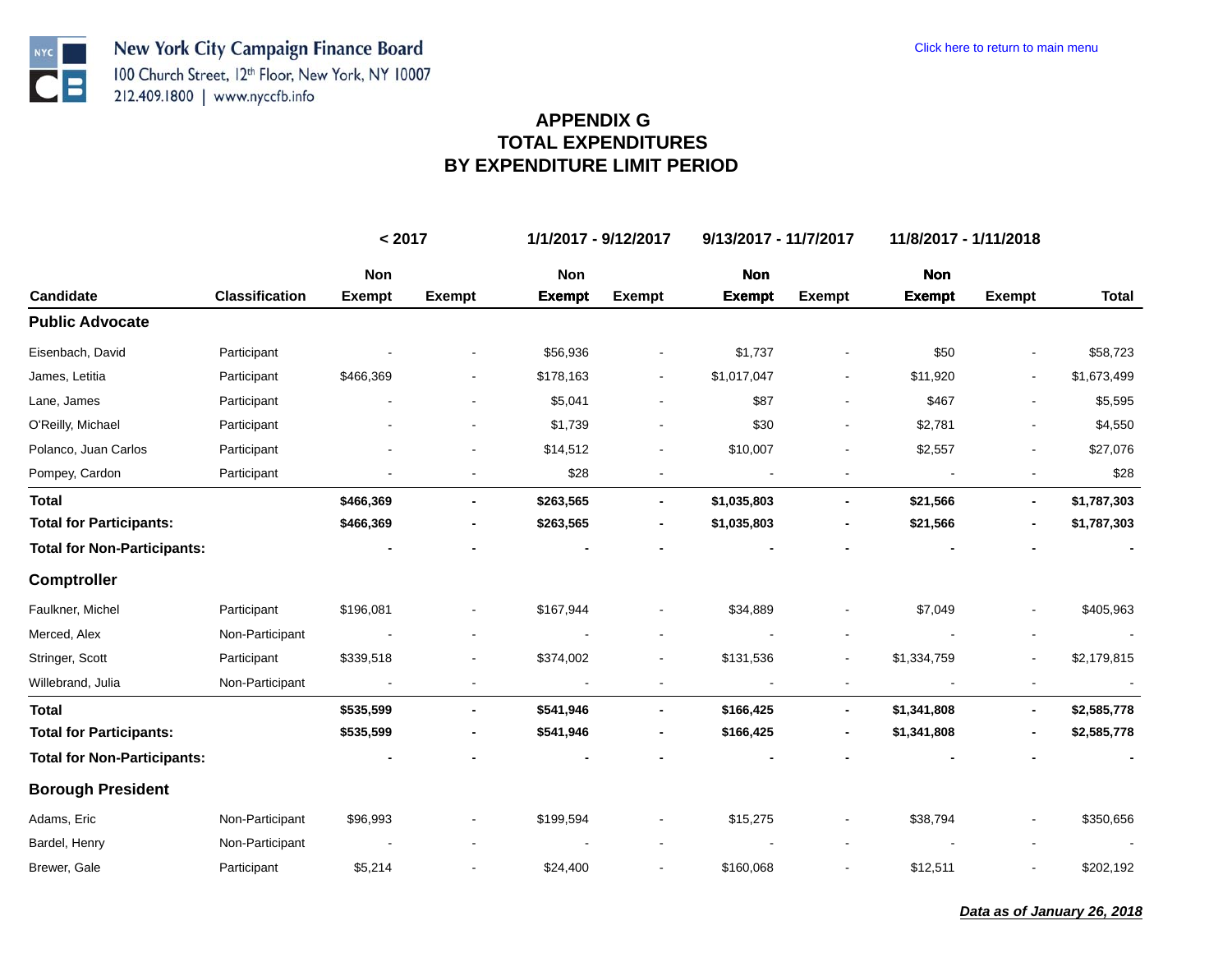**NYC** 

 $\overline{\mathbf{C}}$  :

|                                    |                       | < 2017               |                          | 1/1/2017 - 9/12/2017 |                          | 9/13/2017 - 11/7/2017       |                | 11/8/2017 - 1/11/2018       |                          |              |  |
|------------------------------------|-----------------------|----------------------|--------------------------|----------------------|--------------------------|-----------------------------|----------------|-----------------------------|--------------------------|--------------|--|
| <b>Candidate</b>                   | <b>Classification</b> | Non<br><b>Exempt</b> | <b>Exempt</b>            | Non<br><b>Exempt</b> | <b>Exempt</b>            | <b>Non</b><br><b>Exempt</b> | <b>Exempt</b>  | <b>Non</b><br><b>Exempt</b> | <b>Exempt</b>            | <b>Total</b> |  |
| <b>Borough President</b>           |                       |                      |                          |                      |                          |                             |                |                             |                          |              |  |
| Brown, Everly                      | Participant           |                      |                          |                      |                          |                             |                |                             |                          |              |  |
| Bruno, Vito                        | Participant           |                      |                          | \$55,506             |                          | \$30,494                    |                | \$763                       |                          | \$86,763     |  |
| DeMartis, Steven                   | Non-Participant       |                      |                          |                      |                          |                             |                |                             |                          |              |  |
| Diaz Jr., Ruben                    | Participant           | \$593,919            |                          | \$289,126            | $\overline{\phantom{a}}$ | \$21,835                    | $\blacksquare$ | \$22,468                    | $\overline{\phantom{a}}$ | \$927,347    |  |
| Katz, Melinda                      | Participant           | \$232,437            | $\blacksquare$           | \$192,688            | $\overline{\phantom{a}}$ | \$947,951                   | $\blacksquare$ | \$29,436                    | $\blacksquare$           | \$1,402,513  |  |
| Kissel, Benjamin                   | Participant           |                      |                          | \$7,737              |                          | \$2,405                     |                | \$490                       |                          | \$10,632     |  |
| Kregler, William                   | Participant           |                      |                          | \$2,175              | $\overline{\phantom{a}}$ | \$8,287                     |                | \$403                       |                          | \$10,865     |  |
| Oddo, James                        | Participant           | \$26,863             |                          | \$77,586             | $\overline{a}$           | \$95,820                    |                | \$24                        | $\blacksquare$           | \$200,293    |  |
| Price, Camella                     | Participant           | \$1,782              |                          | \$2,556              |                          |                             |                |                             |                          | \$4,338      |  |
| Rivera, Daniel Vila                | Non-Participant       |                      |                          |                      |                          |                             |                |                             |                          |              |  |
| Scala, Frank                       | Non-Participant       |                      |                          |                      |                          |                             |                |                             |                          |              |  |
| Selkridge, Avery                   | Non-Participant       |                      |                          |                      |                          |                             |                |                             |                          |              |  |
| Shcherbenko, Thomas                | Participant           |                      |                          | \$4,357              | $\blacksquare$           | \$92,134                    |                | \$7,216                     | $\blacksquare$           | \$103,707    |  |
| Vitiello, Antonio                  | Non-Participant       |                      |                          |                      |                          |                             |                |                             |                          |              |  |
| Waddell, Brian                     | Participant           |                      | $\overline{\phantom{a}}$ | \$733                | $\overline{\phantom{a}}$ | \$3                         |                |                             | $\blacksquare$           | \$736        |  |
| <b>Total</b>                       |                       | \$957,208            | $\blacksquare$           | \$856,458            | $\blacksquare$           | \$1,374,272                 |                | \$112,105                   | $\overline{\phantom{a}}$ | \$3,300,042  |  |
| <b>Total for Participants:</b>     |                       | \$860,215            | $\blacksquare$           | \$656,864            | $\blacksquare$           | \$1,358,997                 |                | \$73,311                    | $\overline{\phantom{a}}$ | \$2,949,386  |  |
| <b>Total for Non-Participants:</b> |                       | \$96,993             |                          | \$199,594            |                          | \$15,275                    |                | \$38,794                    |                          | \$350,656    |  |
| <b>City Council</b>                |                       |                      |                          |                      |                          |                             |                |                             |                          |              |  |
| Abreu, Randy                       | Participant           |                      |                          | \$150,717            |                          | \$15,569                    |                | \$1,662                     | $\blacksquare$           | \$167,948    |  |
| Adams, Adrienne                    | Participant           |                      |                          | \$181,546            | $\overline{\phantom{a}}$ | \$45,593                    |                | \$179                       | $\blacksquare$           | \$227,317    |  |
| Ampry-Samuel, Alicka               | Participant           |                      | $\blacksquare$           | \$177,945            | $\overline{\phantom{a}}$ | \$24,214                    | $\blacksquare$ | \$2,345                     | $\blacksquare$           | \$204,504    |  |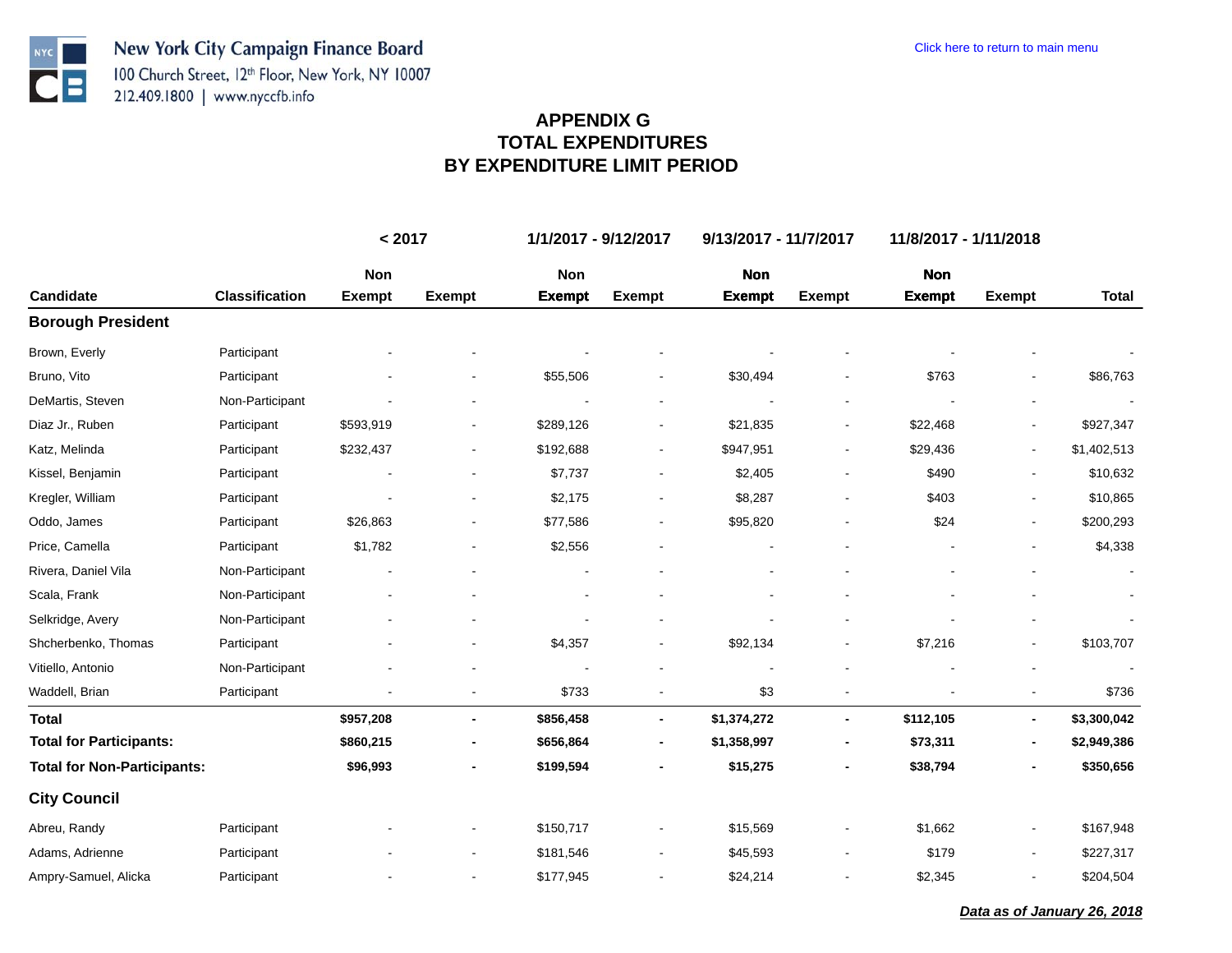**NYC** 

 $\bullet$  :

|                        |                       | < 2017        |                          | 1/1/2017 - 9/12/2017 |                          | 9/13/2017 - 11/7/2017 |                              | 11/8/2017 - 1/11/2018 |                          |           |
|------------------------|-----------------------|---------------|--------------------------|----------------------|--------------------------|-----------------------|------------------------------|-----------------------|--------------------------|-----------|
|                        |                       | Non           |                          | Non                  |                          | <b>Non</b>            |                              | <b>Non</b>            |                          |           |
| Candidate              | <b>Classification</b> | <b>Exempt</b> | <b>Exempt</b>            | <b>Exempt</b>        | <b>Exempt</b>            | <b>Exempt</b>         | <b>Exempt</b>                | <b>Exempt</b>         | <b>Exempt</b>            | Total     |
| <b>City Council</b>    |                       |               |                          |                      |                          |                       |                              |                       |                          |           |
| Antoine, Royston       | Participant           |               |                          | \$4,575              | \$250                    |                       |                              |                       |                          | \$4,825   |
| Aronson, Vanessa       | Participant           |               |                          | \$124,227            |                          | \$3,152               |                              | \$27                  | $\blacksquare$           | \$127,406 |
| Ayala, Diana           | Participant           | \$1,592       |                          | \$173,883            | $\blacksquare$           | \$40,590              | \$10,000                     | \$7,091               | $\overline{\phantom{a}}$ | \$233,157 |
| Barron, Inez           | Participant           |               | ۰                        | \$72,437             | $\overline{\phantom{a}}$ | \$15,140              |                              | \$20                  | $\blacksquare$           | \$87,597  |
| Beckford, Anthony      | Non-Participant       |               |                          | \$953                |                          | \$619                 |                              | \$183                 |                          | \$1,754   |
| Beltzer, Michael       | Participant           | \$470         |                          | \$88,740             |                          | \$19,394              |                              | \$1,012               | $\overline{\phantom{a}}$ | \$109,615 |
| Berkley, Jennifer      | Participant           |               |                          | \$8,509              |                          | \$200                 |                              |                       |                          | \$8,709   |
| Bobilin, Patrick       | Participant           |               |                          | \$8,705              |                          |                       |                              |                       |                          | \$8,705   |
| Borelli, Joseph        | Participant           | \$5,838       |                          | \$38,944             | \$6,000                  | \$125,037             |                              | \$3,608               | $\blacksquare$           | \$179,426 |
| Brannan, Justin        | Participant           | \$606         |                          | \$161,258            | \$10,719                 | \$175,514             |                              | \$10,885              |                          | \$358,982 |
| Brisport, Jabari       | Participant           |               |                          | \$30,393             |                          | \$118,149             | $\qquad \qquad \blacksquare$ | \$7,356               | $\overline{\phantom{a}}$ | \$155,899 |
| Bruno, John            | Non-Participant       |               |                          |                      |                          |                       |                              |                       |                          |           |
| Butler, Henry          | Participant           |               | $\overline{\phantom{a}}$ | \$180,826            |                          | \$2,058               |                              | \$57                  | $\overline{\phantom{a}}$ | \$182,941 |
| Butler, Shenaque Sean  | Non-Participant       |               |                          |                      |                          |                       |                              |                       |                          |           |
| Cabrera, Fernando      | Participant           | \$6,542       |                          | \$119,590            |                          | \$15,413              |                              | \$120                 |                          | \$141,665 |
| Cambranes, Victoria    | Non-Participant       | \$282         |                          | \$288                |                          | \$7,150               |                              | \$817                 |                          | \$8,538   |
| Cancel, Jayson         | Participant           |               |                          |                      |                          |                       |                              |                       |                          |           |
| Capano, Robert         | Participant           | \$4,758       | ۰                        | \$107,387            | $\overline{\phantom{a}}$ | \$21,578              | $\qquad \qquad \blacksquare$ | \$2,162               | $\overline{\phantom{a}}$ | \$135,885 |
| Carew, Christopher     | Non-Participant       |               |                          | \$6,181              |                          | \$672                 |                              |                       |                          | \$6,853   |
| Carreras, Daby         | Non-Participant       |               |                          |                      |                          |                       |                              |                       |                          |           |
| Carroll, Kevin Peter   | Participant           |               |                          | \$116,508            |                          | \$45,300              |                              | \$3,444               |                          | \$165,252 |
| Castellanos, Francesca | Non-Participant       |               |                          |                      |                          |                       |                              |                       |                          |           |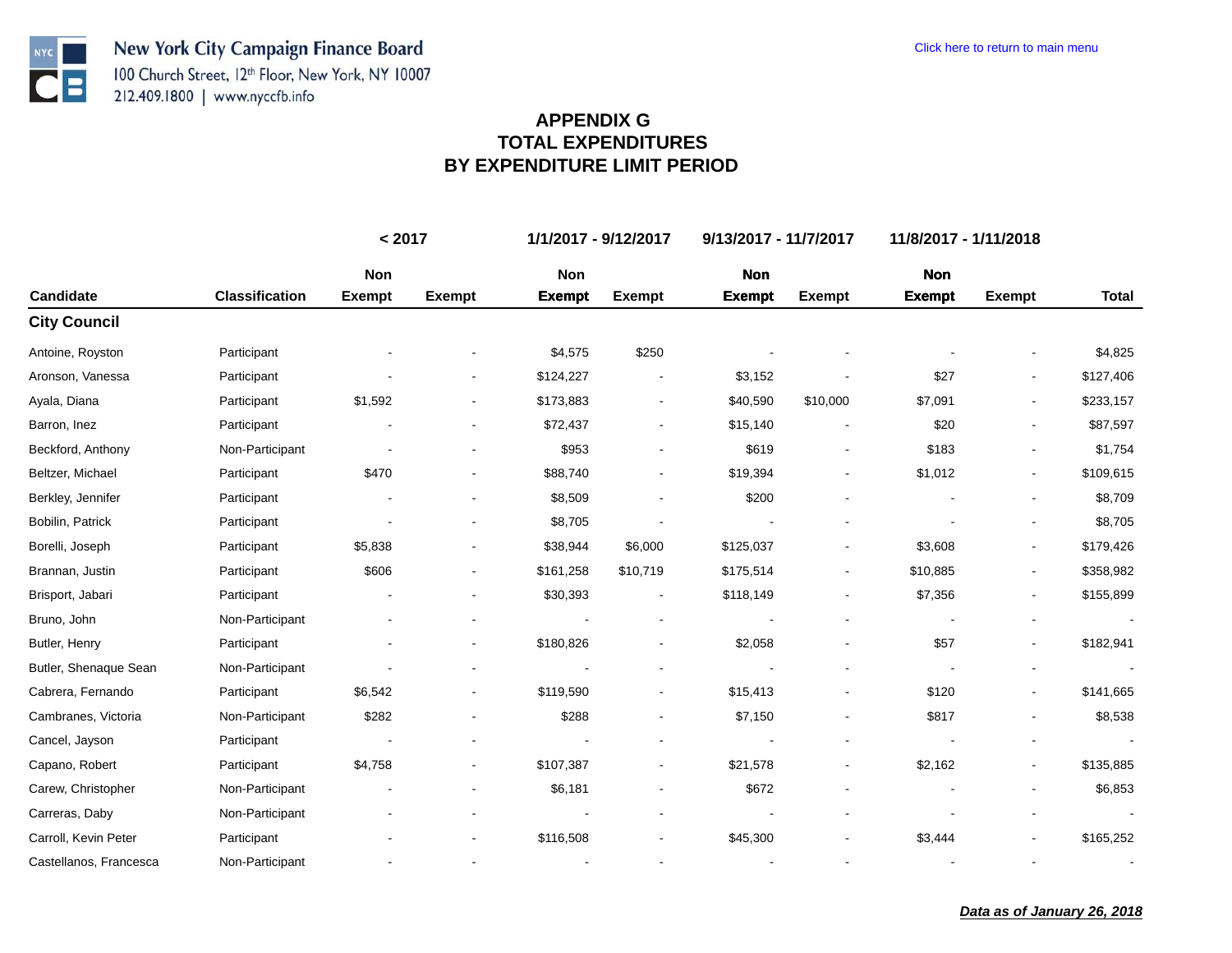**NYC** 

 $\overline{\mathbf{C}}$  :

|                             |                       | < 2017        |               | 1/1/2017 - 9/12/2017 |                          | 9/13/2017 - 11/7/2017 |                              |               | 11/8/2017 - 1/11/2018    |              |  |  |
|-----------------------------|-----------------------|---------------|---------------|----------------------|--------------------------|-----------------------|------------------------------|---------------|--------------------------|--------------|--|--|
|                             |                       | Non           |               | Non                  |                          | <b>Non</b>            |                              | <b>Non</b>    |                          |              |  |  |
| Candidate                   | <b>Classification</b> | <b>Exempt</b> | <b>Exempt</b> | <b>Exempt</b>        | <b>Exempt</b>            | <b>Exempt</b>         | <b>Exempt</b>                | <b>Exempt</b> | <b>Exempt</b>            | <b>Total</b> |  |  |
| <b>City Council</b>         |                       |               |               |                      |                          |                       |                              |               |                          |              |  |  |
| Castro, Maria               | Participant           | \$1,100       |               | \$24,666             |                          | \$17                  |                              |               |                          | \$25,783     |  |  |
| Cavaco, Manuel              | Non-Participant       |               |               |                      |                          |                       |                              |               |                          |              |  |  |
| Cerini, John                | Participant           |               |               | \$19,365             |                          | \$116,007             |                              | \$3,615       |                          | \$138,987    |  |  |
| Cespedes, Louis             | Non-Participant       |               |               | \$9,423              |                          | \$111                 |                              |               | $\blacksquare$           | \$9,534      |  |  |
| Chin, Margaret              | Participant           | \$9,484       |               | \$165,368            | \$2,500                  | \$184,014             | \$8,000                      | \$4,571       |                          | \$373,937    |  |  |
| Chirico, Vincenzo           | Participant           |               |               | \$127,780            |                          | \$2,238               |                              | \$16,724      | $\overline{\phantom{a}}$ | \$146,742    |  |  |
| Cho, Ronnie                 | Non-Participant       | \$5,250       |               | \$235,317            |                          | \$786                 |                              | \$39          |                          | \$241,393    |  |  |
| Cleare, Cordell             | Participant           |               |               | \$76,506             |                          | \$2,058               |                              | \$21          |                          | \$78,585     |  |  |
| Cohen, Andrew               | Non-Participant       | \$4,998       |               | \$14,757             |                          | \$15,057              |                              | \$421         |                          | \$35,234     |  |  |
| Concannon, Joseph           | Participant           | \$1,132       |               | \$17,299             | $\overline{\phantom{a}}$ | \$113,409             |                              | \$4,538       |                          | \$136,378    |  |  |
| Conigliaro, Michael         | Non-Participant       |               |               |                      |                          |                       |                              |               |                          |              |  |  |
| Constantinides, Costa       | Participant           | \$63,351      |               | \$84,122             |                          | \$79,490              |                              | \$5,321       |                          | \$232,284    |  |  |
| Cornegy, Jr., Robert        | Participant           |               |               | \$134,896            |                          | \$39,666              | $\qquad \qquad \blacksquare$ | \$62,485      | $\overline{\phantom{a}}$ | \$237,047    |  |  |
| Cox, Leopold                | Participant           |               |               | \$12,489             |                          | \$2,061               |                              | \$24          |                          | \$14,574     |  |  |
| Crowley, Elizabeth          | Non-Participant       | \$49,313      |               | \$187,302            |                          | \$254,739             |                              | \$29,995      |                          | \$521,348    |  |  |
| Cumbo, Laurie               | Participant           | \$22,752      |               | \$181,776            |                          | \$56,861              |                              | \$3,688       | $\overline{\phantom{a}}$ | \$265,078    |  |  |
| Cunningham, Brian-Christoph | Participant           | \$2,171       | \$1,490       | \$60,314             | \$7,924                  | \$40,133              |                              |               | $\blacksquare$           | \$112,032    |  |  |
| David, Richard              | Participant           | \$42          |               | \$150,845            |                          | \$2,452               |                              |               | $\overline{\phantom{a}}$ | \$153,338    |  |  |
| Delgado, Roxanne            | Non-Participant       |               |               |                      |                          |                       |                              |               |                          |              |  |  |
| Delices, Patrick            | Participant           |               |               | \$4,283              |                          | \$1,436               |                              | \$254         | $\overline{\phantom{a}}$ | \$5,973      |  |  |
| Denaro, Raimondo            | Participant           |               |               | \$4,936              |                          | \$43,167              |                              | \$587         |                          | \$48,690     |  |  |
| Denis, Oswald               | Non-Participant       |               |               |                      |                          |                       |                              |               |                          |              |  |  |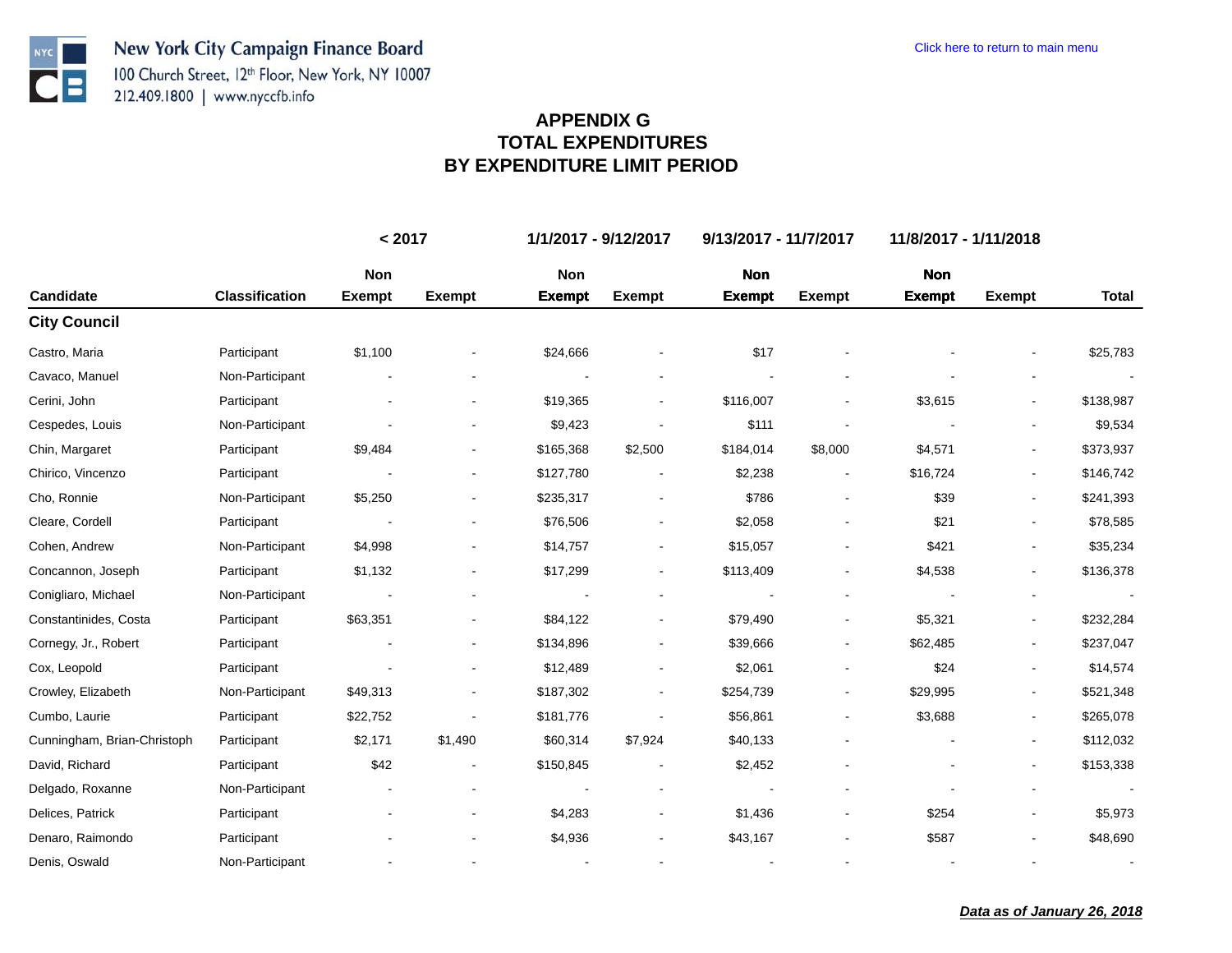**NYC** 

 $\bullet$   $\blacksquare$ 

|                      |                       | < 2017        |               | 1/1/2017 - 9/12/2017 |                          | 9/13/2017 - 11/7/2017 |               | 11/8/2017 - 1/11/2018 |                          |              |  |
|----------------------|-----------------------|---------------|---------------|----------------------|--------------------------|-----------------------|---------------|-----------------------|--------------------------|--------------|--|
|                      |                       | Non           |               | Non                  |                          | <b>Non</b>            |               | <b>Non</b>            |                          |              |  |
| Candidate            | <b>Classification</b> | <b>Exempt</b> | <b>Exempt</b> | <b>Exempt</b>        | <b>Exempt</b>            | <b>Exempt</b>         | <b>Exempt</b> | <b>Exempt</b>         | <b>Exempt</b>            | <b>Total</b> |  |
| <b>City Council</b>  |                       |               |               |                      |                          |                       |               |                       |                          |              |  |
| Deutsch, Chaim       | Participant           |               |               | \$115,295            |                          | \$157,804             |               | \$4,068               |                          | \$277,166    |  |
| Diaz, Sr., Ruben     | Non-Participant       |               |               | \$119,264            | $\blacksquare$           | \$4,133               |               | \$4                   |                          | \$123,401    |  |
| Doyle, John          | Participant           | \$18,211      |               | \$150,846            | $\overline{\phantom{a}}$ | \$16,791              |               | \$3,867               |                          | \$189,715    |  |
| Dromm, Daniel        | Non-Participant       | \$45,556      |               | \$27,681             | $\overline{\phantom{a}}$ | \$7,608               |               | \$64                  |                          | \$80,908     |  |
| Drusin, Hyman        | Non-Participant       |               |               |                      |                          | \$550                 |               | \$435                 |                          | \$985        |  |
| Eggleston, Benjamin  | Non-Participant       |               |               |                      |                          |                       |               |                       |                          |              |  |
| El, Niyyirrah        | Non-Participant       |               |               |                      |                          |                       |               |                       |                          |              |  |
| El-Yateem, Khader    | Participant           | \$40          |               | \$160,315            |                          | \$15,387              |               | \$423                 |                          | \$176,166    |  |
| Erwin, Adrienne      | Non-Participant       |               |               |                      |                          |                       |               |                       |                          |              |  |
| Espinal, Jr., Rafael | Non-Participant       | \$14,817      |               | \$30,942             |                          | \$9,999               |               | \$6,396               |                          | \$62,154     |  |
| Eugene, Mathieu      | Participant           | \$17,563      |               | \$48,039             |                          | \$78,392              |               | \$4,612               |                          | \$148,606    |  |
| Farias, Amanda       | Participant           | \$490         |               | \$120,639            |                          | \$10,224              |               | \$2,339               |                          | \$133,692    |  |
| Ferretti, Jeffrey    | Non-Participant       |               |               |                      | $\overline{\phantom{a}}$ |                       |               |                       |                          | $\sim$       |  |
| Filler, Marat        | Participant           |               |               | \$77,833             |                          | \$23                  |               | \$200                 |                          | \$78,056     |  |
| Florentino, Richard  | Participant           |               |               | \$300                |                          |                       |               |                       |                          | \$300        |  |
| Foldenauer, Aaron    | Participant           | \$3,076       |               | \$25,885             | $\blacksquare$           | \$96,950              |               | \$4,778               | $\overline{\phantom{a}}$ | \$130,688    |  |
| Fox, Ede             | Participant           |               |               | \$173,078            |                          | \$4,049               |               |                       |                          | \$177,128    |  |
| Francois, Frank      | Participant           |               |               |                      | $\overline{\phantom{a}}$ |                       |               |                       |                          |              |  |
| Garcia, Elvin        | Participant           | \$810         |               | \$124,829            |                          | \$41,327              |               | \$20                  |                          | \$166,986    |  |
| Garrity, Donald      | Participant           |               |               | \$1,138              | $\overline{\phantom{a}}$ | \$90                  |               | \$332                 |                          | \$1,560      |  |
| Gibson, Vanessa      | Participant           | \$23,057      |               | \$26,363             |                          | \$5,380               |               | \$9,408               |                          | \$64,208     |  |
| Gjonaj, Mark         | Non-Participant       | \$15,175      |               | \$992,485            | $\overline{\phantom{a}}$ | \$272,574             |               | \$45,617              |                          | \$1,325,851  |  |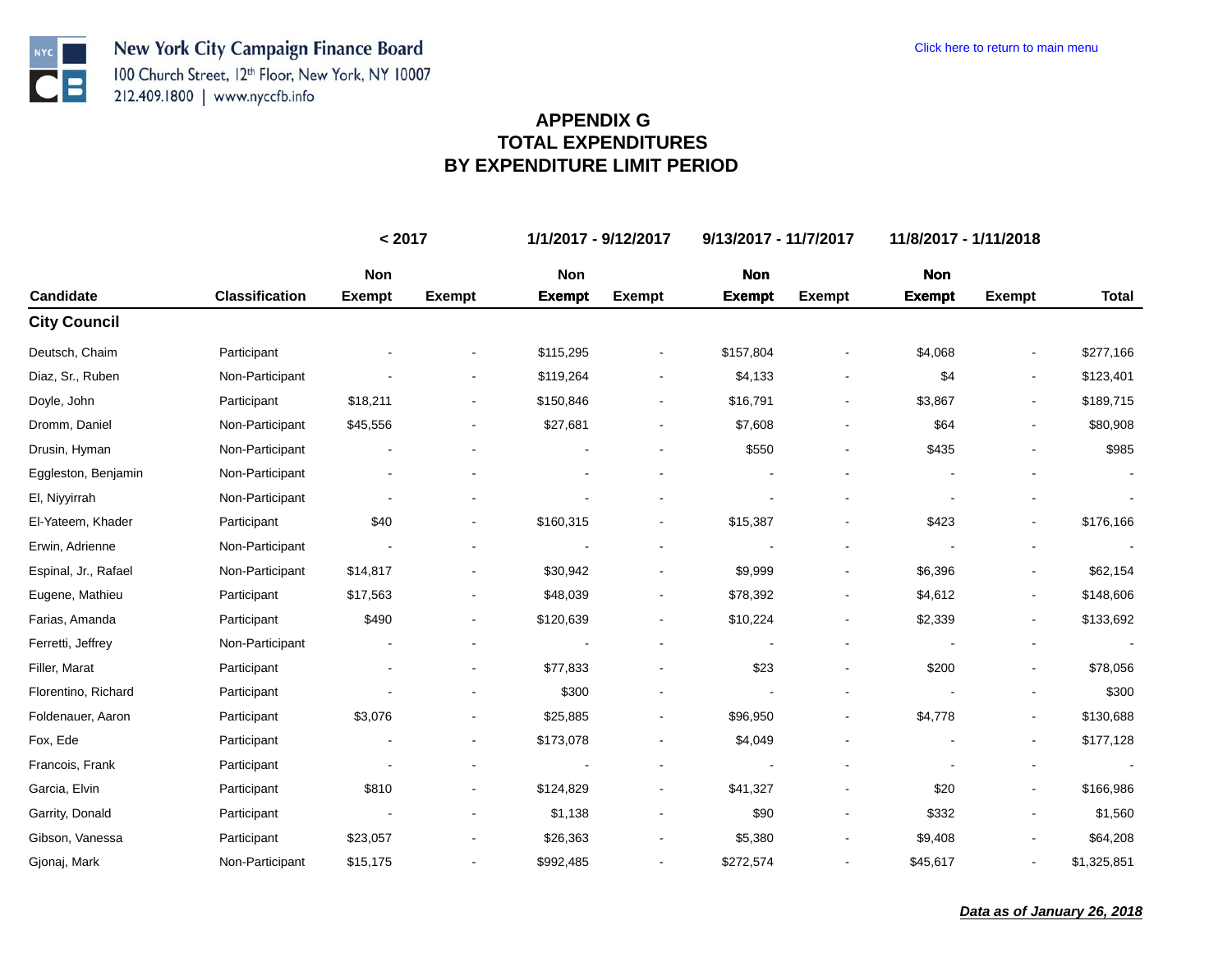**NYC** 

 $\bullet$   $\blacksquare$ 

|                          |                       | < 2017        |                | 1/1/2017 - 9/12/2017<br>9/13/2017 - 11/7/2017 |                          |               |                          | 11/8/2017 - 1/11/2018 |                          |              |
|--------------------------|-----------------------|---------------|----------------|-----------------------------------------------|--------------------------|---------------|--------------------------|-----------------------|--------------------------|--------------|
|                          |                       | Non           |                | Non                                           |                          | <b>Non</b>    |                          | <b>Non</b>            |                          |              |
| Candidate                | <b>Classification</b> | <b>Exempt</b> | <b>Exempt</b>  | <b>Exempt</b>                                 | <b>Exempt</b>            | <b>Exempt</b> | <b>Exempt</b>            | <b>Exempt</b>         | <b>Exempt</b>            | <b>Total</b> |
| <b>City Council</b>      |                       |               |                |                                               |                          |               |                          |                       |                          |              |
| Gomez, Alex              | Participant           | \$1,287       |                | \$4,978                                       |                          | \$422         |                          | \$125                 |                          | \$6,812      |
| Gonzalez, Sara           | Participant           |               | $\blacksquare$ | \$173,946                                     | \$2,500                  | \$469         |                          | \$227                 |                          | \$177,142    |
| Gooding, Pierre          | Participant           |               | $\blacksquare$ | \$3,692                                       |                          | \$4,715       |                          | \$193                 |                          | \$8,601      |
| Goodman, Cary            | Participant           |               | $\blacksquare$ | \$38,631                                      | \$18                     | \$11,658      |                          | \$1,062               |                          | \$51,368     |
| Goodman, Ronny           | Non-Participant       |               |                |                                               |                          |               |                          |                       |                          |              |
| Goodwin, Gwen            | Non-Participant       |               |                | \$3,836                                       |                          | \$159         |                          |                       |                          | \$3,995      |
| Gordon, Karree-Lyn       | Participant           | \$2,109       |                | \$5,513                                       |                          |               |                          |                       |                          | \$7,622      |
| Gray, Tyson-Lord         | Participant           | \$68          |                | \$45,801                                      |                          | \$44,320      |                          | \$5,272               |                          | \$95,461     |
| Graziano, Paul           | Participant           |               |                | \$102,777                                     | \$10,000                 | \$78,834      |                          | \$423                 | $\overline{\phantom{a}}$ | \$192,033    |
| Green, Rupert            | Participant           | \$2,033       |                | \$7,791                                       | \$40                     | \$41,622      |                          | \$735                 |                          | \$52,221     |
| Grodenchik, Barry        | Non-Participant       |               | $\blacksquare$ | \$26,809                                      | $\overline{\phantom{a}}$ | \$86,532      | $\overline{\phantom{a}}$ | \$8,168               | $\blacksquare$           | \$121,510    |
| Halasa, Marni            | Non-Participant       |               |                | \$6,951                                       |                          | \$3,913       |                          | \$2,700               |                          | \$13,564     |
| Hamilton, Derek          | Participant           |               |                | \$373                                         |                          | \$10          |                          |                       |                          | \$383        |
| Hamilton-Johnson, Pamela | Participant           |               |                | \$41,142                                      |                          | \$70          |                          |                       |                          | \$41,212     |
| Harary, Rebecca          | Participant           |               |                | \$49,781                                      | \$602                    | \$111,462     |                          | \$12,666              |                          | \$174,510    |
| Hartman, Alec            | Participant           |               |                | \$34,924                                      |                          |               |                          |                       |                          | \$34,924     |
| Hikind, Yoni             | Non-Participant       |               |                | \$90,318                                      | $\blacksquare$           | \$411,146     |                          | \$6,734               |                          | \$508,198    |
| Hines, Helen             | Participant           |               | $\blacksquare$ | \$38,971                                      | $\overline{\phantom{a}}$ | \$6,903       | $\overline{\phantom{a}}$ | \$2,443               | $\overline{\phantom{a}}$ | \$48,317     |
| Holden, Robert           | Participant           |               |                | \$91,897                                      |                          | \$139,707     |                          | \$28,291              |                          | \$259,895    |
| Holland, Marvin          | Participant           |               | $\blacksquare$ | \$110,473                                     |                          |               | $\blacksquare$           | \$35,248              |                          | \$145,721    |
| Honig, Rachel            | Participant           |               |                | \$119,720                                     |                          | \$143,226     |                          | \$11,294              | \$6,500                  | \$280,740    |
| Hormeku, Mawuli          | Participant           |               |                | \$23,496                                      | $\overline{\phantom{a}}$ | \$12,893      |                          |                       |                          | \$36,389     |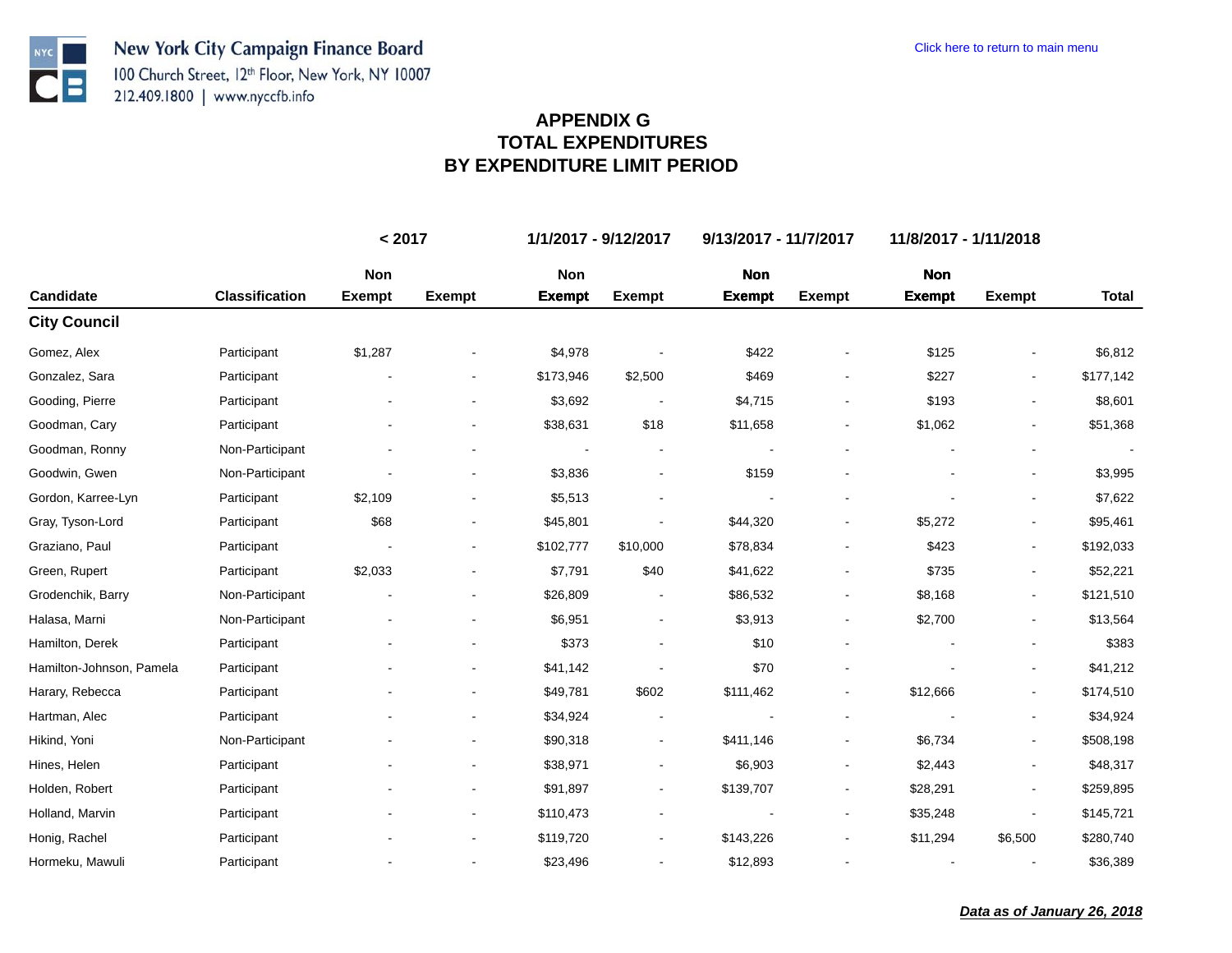**NYC** 

 $\bullet$   $\blacksquare$ 

|                     |                       | < 2017        |                          | 1/1/2017 - 9/12/2017 |                          | 9/13/2017 - 11/7/2017 |               | 11/8/2017 - 1/11/2018 |                          |                      |
|---------------------|-----------------------|---------------|--------------------------|----------------------|--------------------------|-----------------------|---------------|-----------------------|--------------------------|----------------------|
|                     |                       | Non           |                          | Non                  |                          | <b>Non</b>            |               | <b>Non</b>            |                          |                      |
| Candidate           | <b>Classification</b> | <b>Exempt</b> | <b>Exempt</b>            | <b>Exempt</b>        | <b>Exempt</b>            | <b>Exempt</b>         | <b>Exempt</b> | <b>Exempt</b>         | <b>Exempt</b>            | <b>Total</b>         |
| <b>City Council</b> |                       |               |                          |                      |                          |                       |               |                       |                          |                      |
| Hulbert, Carmen     | Participant           |               |                          | \$8,604              |                          | \$3,724               |               | \$102                 |                          | \$12,430             |
| Hussein, Erin       | Participant           |               |                          | \$6,100              |                          |                       |               | \$212                 |                          | \$6,312              |
| Hutchins, Scott     | Non-Participant       |               |                          |                      |                          |                       |               |                       |                          |                      |
| Imperiale, Dashia   | Participant           |               | $\blacksquare$           | \$28,307             |                          | \$35                  |               |                       |                          | \$28,342             |
| Itteera, Benny      | Non-Participant       |               |                          | \$15,727             |                          | \$142                 |               | \$19                  |                          | \$15,888             |
| Jackson, Berneda    | Non-Participant       |               |                          |                      |                          |                       |               |                       |                          | $\ddot{\phantom{a}}$ |
| Jeffcoat, Marvin    | Participant           |               |                          | \$21,724             |                          | \$28,980              |               | \$156                 |                          | \$50,860             |
| Johnson, Corey      | Non-Participant       | \$78,323      |                          | \$233,061            |                          | \$48,351              |               | \$56,258              |                          | \$415,993            |
| Johnson, Ernest     | Non-Participant       |               |                          |                      |                          |                       |               |                       |                          |                      |
| Jordan, Victor      | Participant           |               |                          | \$4,876              |                          |                       |               |                       |                          | \$4,876              |
| Joyner, John        | Participant           |               |                          | \$200                |                          |                       |               |                       |                          | \$200                |
| Jung, Bryan         | Non-Participant       |               |                          |                      |                          |                       |               |                       |                          |                      |
| Kallos, Benjamin    | Participant           | \$37,007      | $\overline{\phantom{a}}$ | \$116,489            |                          | \$147,073             |               | \$1,021               | $\overline{\phantom{a}}$ | \$301,589            |
| Kasper, Joseph      | Non-Participant       |               |                          |                      |                          |                       |               |                       |                          |                      |
| Kelly, Brian        | Non-Participant       |               |                          |                      |                          |                       |               |                       |                          |                      |
| King, Andrew        | Non-Participant       | \$82,444      |                          | \$79,513             |                          | \$15                  |               |                       |                          | \$161,972            |
| King, Moreen        | Participant           | \$380         | -                        | \$63,006             |                          | \$7,676               |               |                       |                          | \$71,062             |
| Koo, Peter          | Non-Participant       | \$66,128      |                          | \$346,768            |                          | \$23,457              |               | \$2,534               |                          | \$438,887            |
| Koslowitz, Karen    | Participant           | \$41,919      | $\overline{\phantom{a}}$ | \$19,173             |                          | \$5,827               |               | \$7,936               | $\blacksquare$           | \$74,855             |
| Lancman, Rory       | Non-Participant       | \$4,404       |                          | \$48,890             | $\overline{\phantom{a}}$ | \$20,584              |               | \$5,250               |                          | \$79,128             |
| Lander, Brad        | Non-Participant       | \$223,149     |                          | \$90,714             |                          | \$36,416              |               | \$2,971               |                          | \$353,251            |
| Levin, Stephen      | Participant           | \$1,750       |                          | \$8,779              |                          | \$12,395              |               | \$50                  |                          | \$22,974             |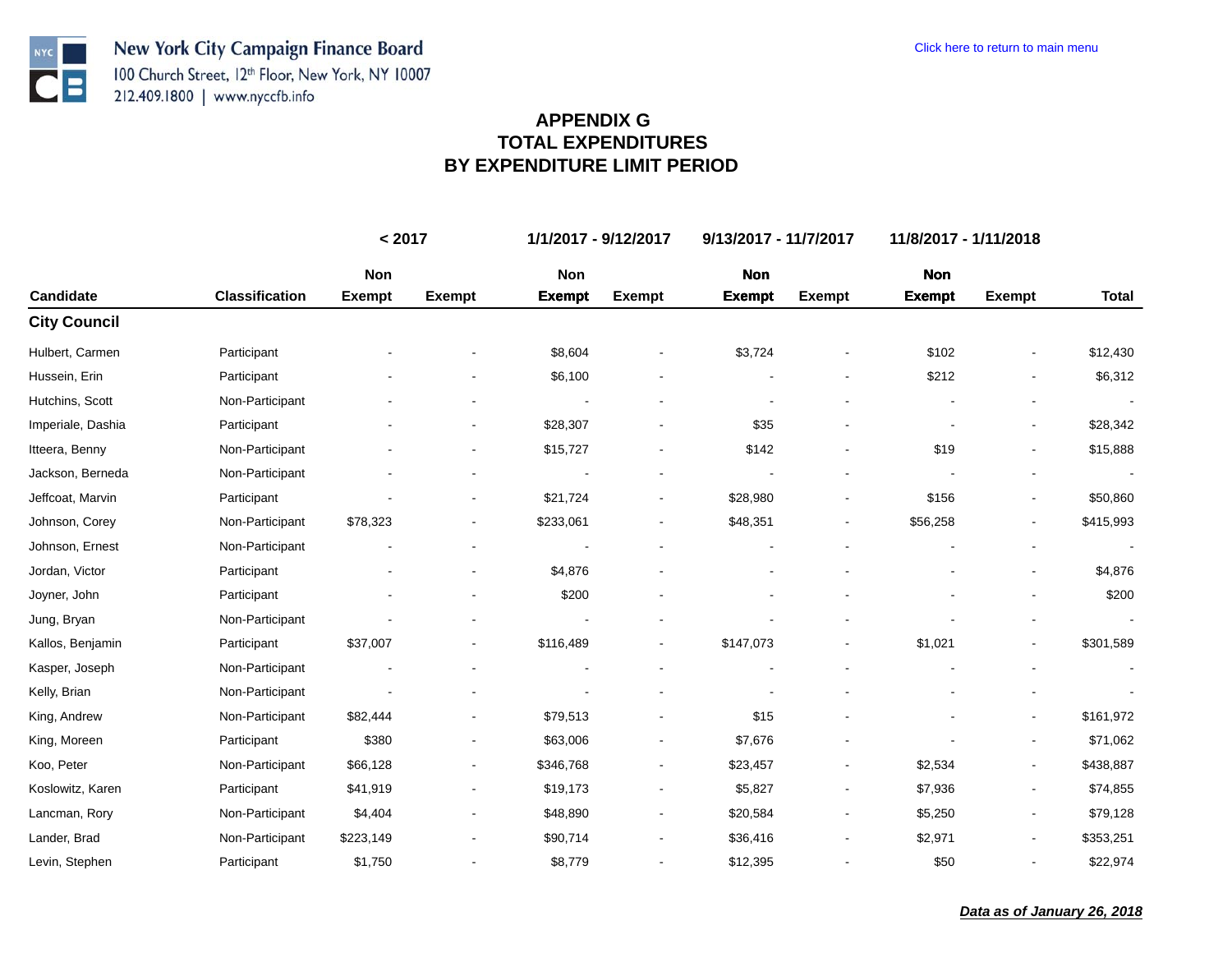**NYC** 

ŊЕ

|                      |                       | < 2017        |                              | 1/1/2017 - 9/12/2017 |                          | 9/13/2017 - 11/7/2017 |               | 11/8/2017 - 1/11/2018 |                          |              |
|----------------------|-----------------------|---------------|------------------------------|----------------------|--------------------------|-----------------------|---------------|-----------------------|--------------------------|--------------|
|                      |                       | Non           |                              | Non                  |                          | <b>Non</b>            |               | <b>Non</b>            |                          |              |
| Candidate            | <b>Classification</b> | <b>Exempt</b> | <b>Exempt</b>                | <b>Exempt</b>        | <b>Exempt</b>            | <b>Exempt</b>         | <b>Exempt</b> | <b>Exempt</b>         | <b>Exempt</b>            | <b>Total</b> |
| <b>City Council</b>  |                       |               |                              |                      |                          |                       |               |                       |                          |              |
| Levine, Mark         | Non-Participant       | \$86,219      |                              | \$248,417            |                          | \$66,438              |               | \$33,858              |                          | \$434,932    |
| Levy, Michael        | Non-Participant       |               |                              |                      |                          |                       |               |                       |                          |              |
| Lim, John            | Non-Participant       |               |                              |                      |                          |                       |               |                       |                          |              |
| Lopez-Pierre, Thomas | Participant           | \$5,992       |                              | \$78,383             | $\blacksquare$           | \$30,676              |               | \$148                 |                          | \$115,199    |
| Lundgren, Carl       | Non-Participant       |               |                              |                      |                          |                       |               |                       |                          |              |
| Mack, Dianne         | Participant           |               |                              | \$894                |                          | \$223                 |               |                       |                          | \$1,117      |
| Mailman, Jeffrey     | Participant           | \$2,277       |                              | \$141,521            |                          | \$100                 |               |                       |                          | \$143,898    |
| Maisel, Alan         | Participant           | \$2,921       |                              | \$6,644              |                          | \$265                 |               |                       |                          | \$9,830      |
| Mapp, Tamika         | Participant           | \$15          | ۰                            | \$15,801             | $\blacksquare$           | \$346                 |               |                       |                          | \$16,162     |
| Marte, Christopher   | Participant           | \$343         |                              | \$180,821            |                          | \$131,820             |               | \$7,602               |                          | \$320,585    |
| Marthone, Joseph     | Non-Participant       |               |                              |                      |                          |                       |               |                       |                          |              |
| Martinez, Israel     | Participant           |               |                              | \$876                | \$100                    |                       |               |                       |                          | \$976        |
| Matteo, Steven       | Participant           | \$6,098       |                              | \$18,377             |                          | \$20,905              |               |                       |                          | \$45,380     |
| McCabe, Liam         | Participant           |               |                              | \$161,345            |                          | \$1,341               |               | \$1,203               |                          | \$163,889    |
| McMillan, Jimmy      | Participant           | \$10,300      |                              | \$28,170             |                          | \$22                  |               |                       |                          | \$38,492     |
| Medina, Angel        | Non-Participant       |               |                              |                      |                          |                       |               |                       |                          |              |
| Menchaca, Carlos     | Participant           | \$16,151      |                              | \$152,339            | $\overline{\phantom{a}}$ | \$109,191             |               | \$2,622               |                          | \$280,303    |
| Miao, Chris          | Participant           |               | $\qquad \qquad \blacksquare$ | \$115,204            | $\blacksquare$           |                       |               |                       | $\overline{\phantom{a}}$ | \$115,204    |
| Miller, David        | Non-Participant       |               |                              |                      |                          |                       |               |                       |                          |              |
| Miller, I. Daneek    | Participant           |               | ۰                            | \$102,330            |                          | \$95,579              |               | \$36,041              |                          | \$233,950    |
| Monserrate, Hiram    | Participant           |               |                              | \$182,603            |                          | \$7,447               |               | \$860                 |                          | \$190,910    |
| Moore, William       | Participant           |               |                              | \$267                |                          |                       |               |                       |                          | \$267        |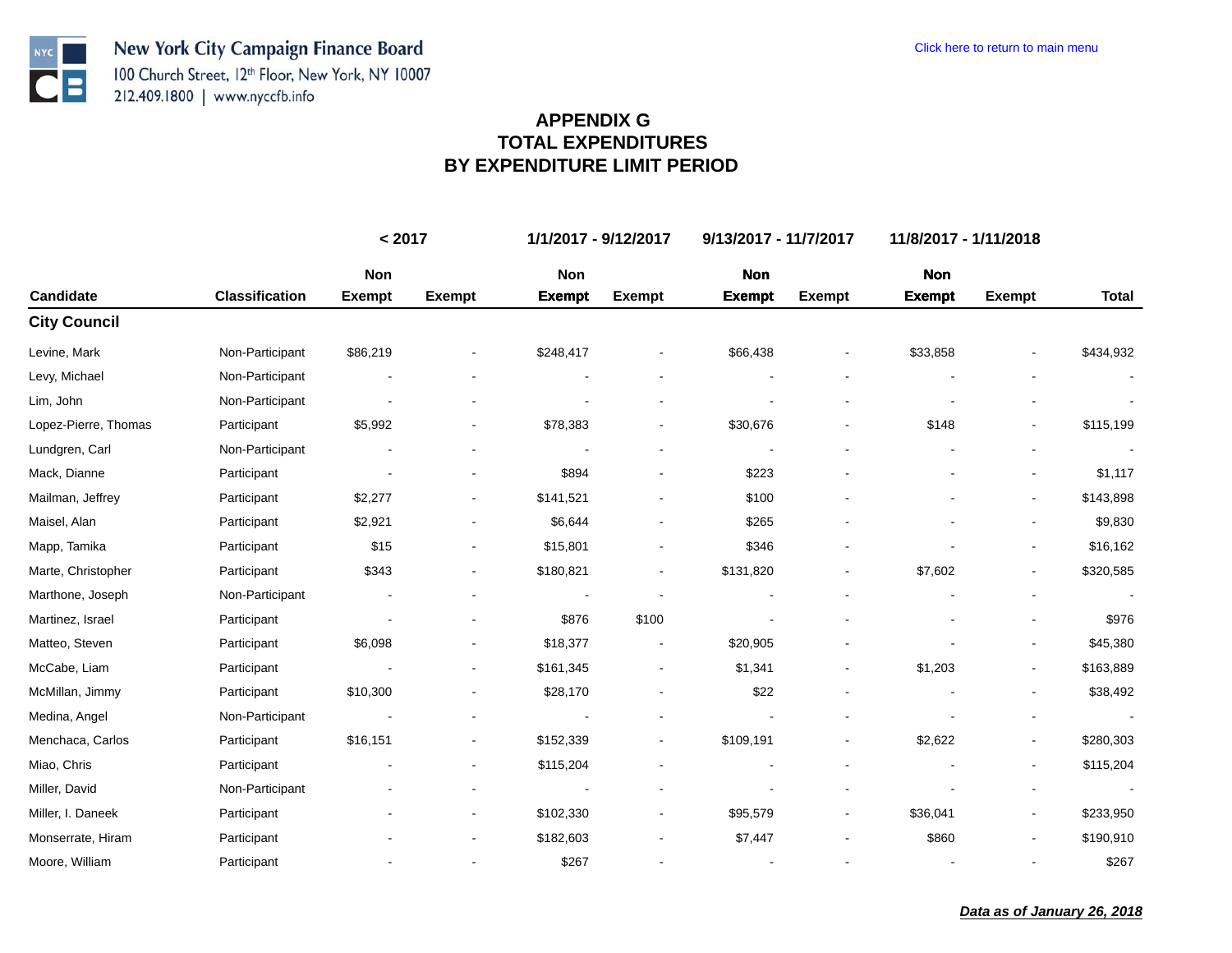**NYC** 

ŊЕ

|                        |                       | < 2017        |                              |               | 1/1/2017 - 9/12/2017 | 9/13/2017 - 11/7/2017 |                |               | 11/8/2017 - 1/11/2018    |                          |  |
|------------------------|-----------------------|---------------|------------------------------|---------------|----------------------|-----------------------|----------------|---------------|--------------------------|--------------------------|--|
|                        |                       | Non           |                              | Non           |                      | <b>Non</b>            |                | <b>Non</b>    |                          |                          |  |
| Candidate              | <b>Classification</b> | <b>Exempt</b> | <b>Exempt</b>                | <b>Exempt</b> | <b>Exempt</b>        | <b>Exempt</b>         | <b>Exempt</b>  | <b>Exempt</b> | <b>Exempt</b>            | <b>Total</b>             |  |
| <b>City Council</b>    |                       |               |                              |               |                      |                       |                |               |                          |                          |  |
| Moseley, Montell       | Non-Participant       | \$1           |                              | \$1,944       |                      | \$44                  |                | \$14          |                          | \$2,003                  |  |
| Mossop, Ivan           | Participant           | \$352         |                              | \$427         | \$6                  | \$16                  |                |               |                          | \$800                    |  |
| Moya, Francisco        | Participant           | \$1,945       |                              | \$180,181     |                      | \$49,110              |                | \$3,210       |                          | \$234,446                |  |
| Olivera, Deidre        | Participant           | \$3,784       | ۰                            | \$62,692      | $\blacksquare$       | \$28,481              | $\blacksquare$ | \$4,588       |                          | \$99,546                 |  |
| Ortiz, Felix           | Participant           |               |                              | \$178,085     |                      | \$2,004               |                | \$1,500       |                          | \$181,589                |  |
| Ortiz, Linda           | Non-Participant       |               |                              |               |                      |                       |                |               |                          | $\overline{\phantom{a}}$ |  |
| Ortiz, Victor          | Participant           |               |                              | \$1,785       |                      | \$30                  |                | \$15          |                          | \$1,830                  |  |
| Parker, Christine      | Participant           |               |                              | \$4,348       |                      | \$8,220               |                | \$6,522       |                          | \$19,090                 |  |
| Payne-Hanks, Kamillah  | Participant           | \$18,569      |                              | \$147,360     |                      | \$8,522               |                | \$2,498       |                          | \$176,948                |  |
| Penrose, Michael       | Participant           |               |                              | \$5,798       |                      | \$70,059              |                | \$8,543       |                          | \$84,401                 |  |
| Perdomo, Felix         | Participant           |               | ۰                            | \$91,249      | \$17,254             | \$5,057               |                | \$83          |                          | \$113,643                |  |
| Perez, Josue           | Participant           | \$425         |                              | \$50,485      | \$150                | \$5,934               |                |               |                          | \$56,994                 |  |
| Perkins, Bill          | Participant           |               |                              | \$95,769      |                      | \$13,919              |                | \$6,839       |                          | \$116,527                |  |
| Poulidis, Konstantinos | Non-Participant       |               |                              |               |                      |                       |                |               |                          |                          |  |
| Powell, Hettie         | Participant           | \$490         |                              | \$144,929     | \$188                | \$16,712              |                |               |                          | \$162,319                |  |
| Powers, Judah David    | Non-Participant       |               |                              |               |                      |                       |                |               |                          |                          |  |
| Powers, Keith          | Participant           | \$24,501      |                              | \$165,854     |                      | \$154,014             |                | \$25,525      |                          | \$369,893                |  |
| Provost, Cory          | Participant           |               | $\blacksquare$               | \$123,520     |                      | \$4,677               |                |               | $\overline{\phantom{a}}$ | \$128,197                |  |
| Quaglione, John        | Participant           |               | ۰                            | \$143,333     |                      | \$172,327             |                | \$11,728      |                          | \$327,387                |  |
| Rabin, Eliot           | Non-Participant       |               | $\qquad \qquad \blacksquare$ |               |                      |                       |                |               |                          | $\blacksquare$           |  |
| Rahman, Mohammad       | Participant           |               |                              | \$112,745     |                      | \$14,920              |                | \$1,459       |                          | \$129,124                |  |
| Ramirez, Eduardo       | Non-Participant       |               |                              |               |                      |                       |                |               |                          |                          |  |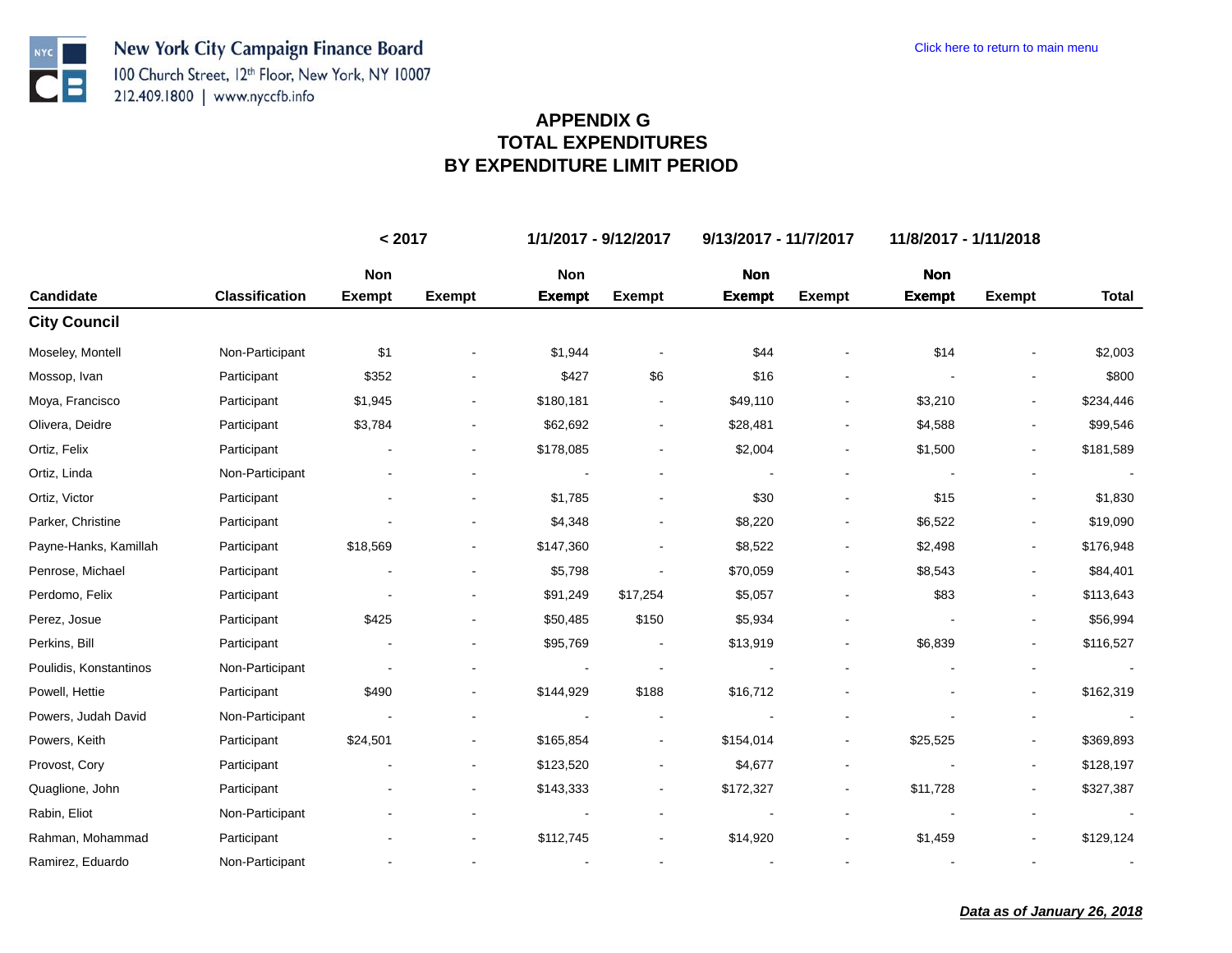**NYC** 

 $\overline{\mathbf{C}}$  :

|                         |                       | < 2017        |                | 1/1/2017 - 9/12/2017 |                          | 9/13/2017 - 11/7/2017 |               | 11/8/2017 - 1/11/2018 |                          |              |
|-------------------------|-----------------------|---------------|----------------|----------------------|--------------------------|-----------------------|---------------|-----------------------|--------------------------|--------------|
|                         |                       | Non           |                | Non                  |                          | <b>Non</b>            |               | <b>Non</b>            |                          |              |
| Candidate               | <b>Classification</b> | <b>Exempt</b> | <b>Exempt</b>  | <b>Exempt</b>        | <b>Exempt</b>            | <b>Exempt</b>         | <b>Exempt</b> | <b>Exempt</b>         | <b>Exempt</b>            | <b>Total</b> |
| <b>City Council</b>     |                       |               |                |                      |                          |                       |               |                       |                          |              |
| Raudenbush, William     | Participant           |               |                | \$762                |                          |                       |               |                       |                          | \$762        |
| Raymond, Pia            | Participant           | \$2,768       |                | \$137,927            |                          | \$784                 |               | \$112                 | $\blacksquare$           | \$141,590    |
| Reed, Alan              | Non-Participant       |               |                |                      |                          |                       |               |                       |                          |              |
| Regina-Potter, Lucretia | Non-Participant       | \$95          |                | \$636                | $\overline{\phantom{a}}$ | \$35                  |               |                       | $\overline{\phantom{a}}$ | \$766        |
| Reynoso, Antonio        | Participant           | \$30,693      |                | \$167,902            |                          | \$15,707              |               | \$931                 |                          | \$215,234    |
| Richards, Donovan       | Participant           | \$3,287       |                | \$88,057             | $\overline{\phantom{a}}$ | \$50,697              |               | \$18,080              |                          | \$160,120    |
| Rivera, Carlina         | Participant           | \$20,582      |                | \$260,007            |                          | \$38,061              |               | \$2,279               |                          | \$320,929    |
| Rivers, Anthony         | Participant           |               |                | \$23,097             |                          | \$6,309               |               |                       |                          | \$29,406     |
| Rodriguez, Robert       | Participant           | \$3,593       |                | \$184,871            | \$1,800                  | \$4,686               |               |                       | $\blacksquare$           | \$194,950    |
| Rodriguez, Ydanis       | Participant           | \$41,833      |                | \$159,124            |                          | \$37,739              |               | \$11,481              |                          | \$250,177    |
| Romaguera, Allan        | Non-Participant       |               |                |                      |                          |                       |               |                       |                          |              |
| Rose, Deborah           | Participant           | \$4,000       | -              | \$175,797            |                          | \$81,878              |               | \$54,898              |                          | \$316,572    |
| Rosenthal, Helen        | Participant           | \$35,791      |                | \$175,746            | $\blacksquare$           | \$49,565              |               | \$7,913               | $\overline{\phantom{a}}$ | \$269,015    |
| Royster Jr., Jack       | Participant           |               |                | \$5,230              |                          |                       |               |                       |                          | \$5,230      |
| Ruiz, William           | Participant           |               |                | \$85,500             |                          | \$186                 |               |                       |                          | \$85,686     |
| Salamanca, Jr., Rafael  | Non-Participant       | \$41          |                | \$135,976            |                          | \$12,474              |               | \$5                   | $\blacksquare$           | \$148,497    |
| Sanchez, Jasmin         | Participant           |               |                | \$20,194             |                          | \$126                 |               | \$202                 |                          | \$20,523     |
| Sanchez, Justin         | Participant           |               | $\blacksquare$ | \$34,394             | $\blacksquare$           | \$69,571              |               | \$1,818               | $\blacksquare$           | \$105,783    |
| Santana, Elvis          | Participant           |               |                | \$1,577              |                          | \$3,012               |               | \$1,039               |                          | \$5,628      |
| Saperstein, Steven      | Participant           | \$8,273       |                | \$37,537             |                          | \$106,667             |               | \$3,418               | $\blacksquare$           | \$155,895    |
| Scala, Michael          | Participant           | \$265         |                | \$42,747             |                          | \$68,736              |               | \$18,410              |                          | \$130,158    |
| Schachter, Bessie       | Participant           | \$4,022       |                | \$156,637            | \$719                    | \$8,077               |               | \$4,083               |                          | \$173,538    |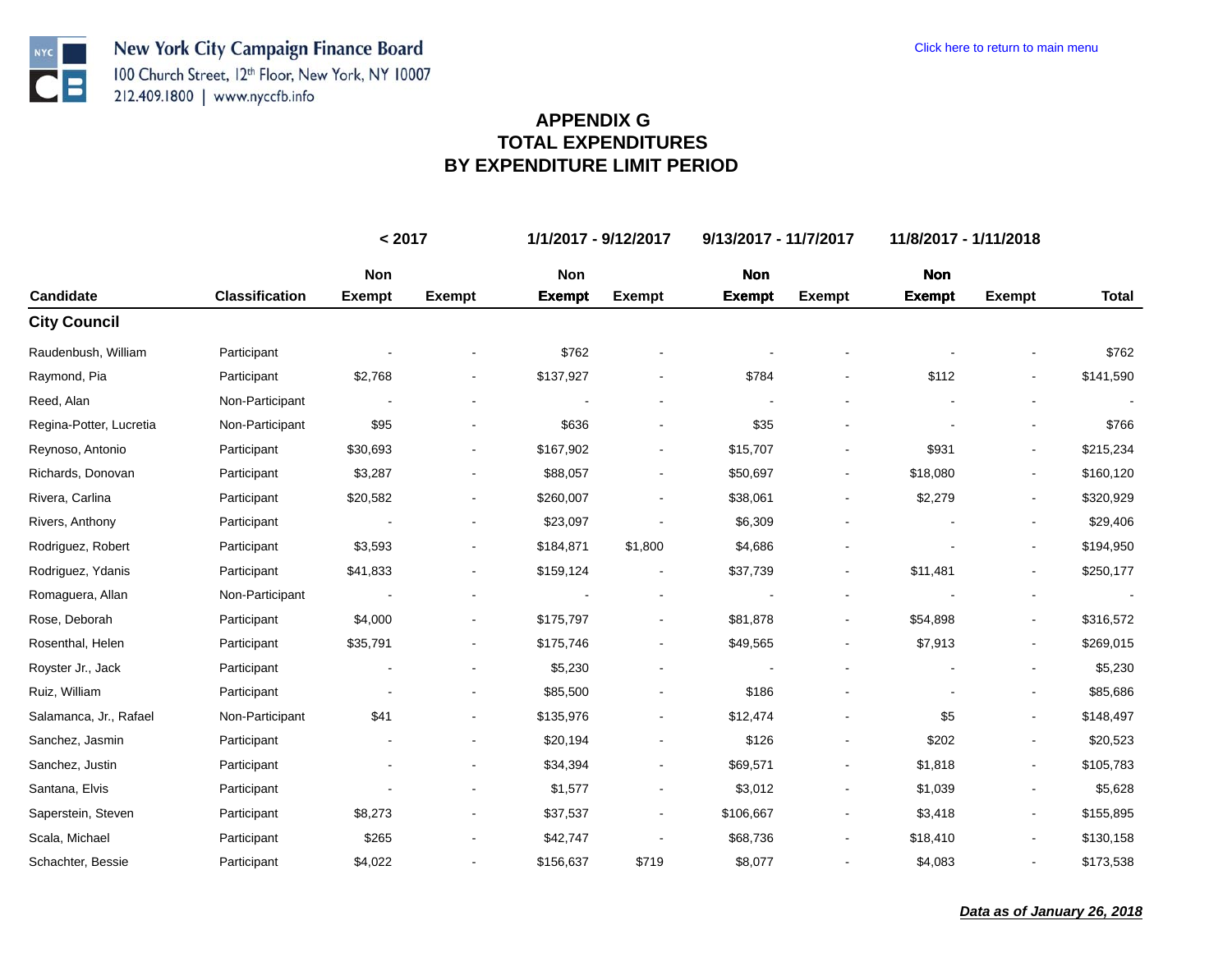**NYC** 

 $\bullet$   $\blacksquare$ 

|                       |                       | < 2017        |                | 1/1/2017 - 9/12/2017<br>9/13/2017 - 11/7/2017 |                          |               |               | 11/8/2017 - 1/11/2018 |                          |                |
|-----------------------|-----------------------|---------------|----------------|-----------------------------------------------|--------------------------|---------------|---------------|-----------------------|--------------------------|----------------|
|                       |                       | Non           |                | Non                                           |                          | <b>Non</b>    |               | <b>Non</b>            |                          |                |
| Candidate             | <b>Classification</b> | <b>Exempt</b> | <b>Exempt</b>  | <b>Exempt</b>                                 | <b>Exempt</b>            | <b>Exempt</b> | <b>Exempt</b> | <b>Exempt</b>         | <b>Exempt</b>            | <b>Total</b>   |
| <b>City Council</b>   |                       |               |                |                                               |                          |               |               |                       |                          |                |
| Schwartz, Dylan       | Participant           |               |                | \$45,716                                      |                          | \$108,285     |               | \$4,902               |                          | \$158,904      |
| Sementilli, Egidio    | Participant           | \$25          |                | \$10,963                                      |                          | \$96          |               | \$45                  |                          | \$11,129       |
| Shapiro, Barry        | Non-Participant       |               |                |                                               | $\blacksquare$           |               |               |                       |                          |                |
| Sheikh, Helal         | Participant           |               | $\blacksquare$ | \$109,060                                     | $\overline{\phantom{a}}$ | \$13,090      |               | \$76                  |                          | \$122,226      |
| Silver, Mary          | Participant           | \$4,509       |                | \$198,864                                     |                          | \$6,154       |               |                       |                          | \$209,527      |
| Smith, Persephone     | Participant           |               |                | \$1,059                                       |                          | \$118         |               | \$45                  |                          | \$1,222        |
| Speranza, Martha      | Participant           | \$48,965      |                | \$174,988                                     |                          | \$8,797       |               |                       |                          | \$232,750      |
| Spotorno, Frank       | Non-Participant       |               |                | \$28                                          |                          | \$3,815       |               | \$1,723               |                          | \$5,566        |
| Springer, Kathleen    | Non-Participant       |               |                |                                               | $\blacksquare$           | \$2,848       |               | \$251                 |                          | \$3,099        |
| Spruill, Marvin       | Participant           |               |                | \$1,024                                       |                          | \$44          |               |                       |                          | \$1,068        |
| Swiney, Reginald      | Non-Participant       |               |                |                                               |                          |               |               |                       |                          | $\blacksquare$ |
| Tajiddin, Julius      | Non-Participant       |               |                |                                               |                          |               |               |                       |                          |                |
| Tan, Alison           | Participant           |               |                | \$196,885                                     |                          | \$9,310       |               | \$4,000               |                          | \$210,195      |
| Tischler, Harold      | Non-Participant       | \$32          |                | \$35                                          |                          | \$6,915       |               |                       |                          | \$6,982        |
| Tong, Nancy           | Participant           |               |                | \$150,107                                     |                          | \$2,896       |               | \$2                   |                          | \$153,005      |
| Torres, Ritchie       | Participant           | \$27,897      | \$2,750        | \$59,471                                      | $\blacksquare$           | \$16,280      |               | \$1,145               | $\overline{\phantom{a}}$ | \$107,543      |
| Torres, Tommy         | Participant           | \$612         |                | \$73,944                                      |                          |               |               |                       |                          | \$74,556       |
| Treyger, Mark         | Participant           | \$41,995      |                | \$27,100                                      | $\blacksquare$           | \$141,439     |               | \$20                  |                          | \$210,554      |
| Troncelliti, Florindo | Non-Participant       |               |                |                                               |                          |               |               |                       |                          |                |
| Ulrich, Eric          | Participant           | \$15,005      | ۰              | \$15,726                                      | $\blacksquare$           | \$138,837     |               | \$8,885               |                          | \$178,453      |
| Valdes, Delvis        | Participant           | \$82          |                | \$113,860                                     |                          | \$15,097      |               | \$950                 |                          | \$129,989      |
| Vallone, Paul         | Participant           | \$45,671      |                | \$162,185                                     | $\overline{\phantom{a}}$ | \$134,023     |               | \$9,598               |                          | \$351,476      |